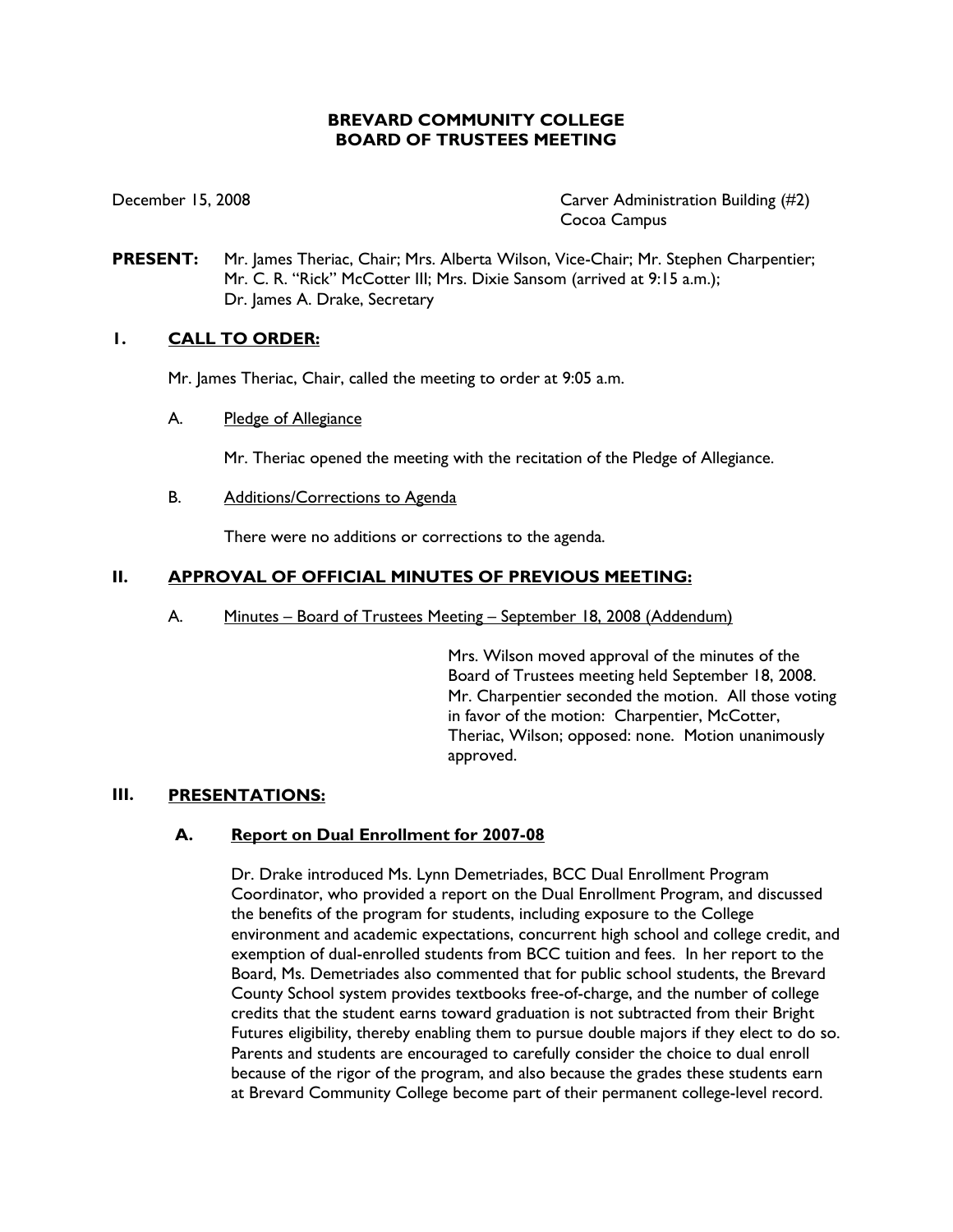Board of Trustees Meeting December 15, 2008 Page -2-

> Ms. Demetriades also discussed the substantial benefit of dual enrollment to the College, and reported that BCC has generated a far higher FTE than any other community college in the state. In response to a question from Mr. McCotter, Ms. Demetriades stated that she attributes this to the leadership of both the College and the Brevard County School Board, and to the support of the BCC Board of Trustees. In addition, the College maintains a solid relationship with the school district, and has opened all BCC courses to dual-enrolled high school students, in contrast to other Florida state colleges which limit the availability of courses.

> Ms. Demetriades noted that Advanced Placement (AP) classes also affect dual enrollment, and that the College may lose some dual-enrolled students to AP classes; but the majority of Brevard County residents is quite familiar with dual enrollment, according to Ms. Demetriades, and hence is aware that the grade received in a dualenrollment course is the grade that will appear on the student's college transcript, whereas AP credits are awarded only if the student passes the AP examination.

Dr. Astrab commented that the advising and admissions resources that have been provided by the College also contribute to the high level of dual enrollment. Other districts may not provide this same level of commitment and resources.

## *(Mrs. Sansom joined the meeting.)*

Mr. Charpentier noted that, overall, dual-enrolled students achieve good grades and are very successful. Ms. Demetriades responded that the College closely monitors the progress of dual-enrolled students. Early alerts are provided for students who may be having trouble, and the high school is notified if a problem arises. The withdrawal rate is only 2% for dual-enrollment participants annually. Ms. Demetriades added that dual enrolled students can take academic as well as vocational/technical courses.

Ms. Demetriades addressed future challenges for the dual enrollment program, including the increased graduation requirements for Brevard County Public School students. This may affect the manner in which high school and college credit is calculated.

Also, last year the school district spent \$250,000 for textbooks for dual-enrolled students. The Spring Term 2009 is the first semester that the school district will not pay for one-time use items, such as electronic access codes, which are primarily used in online courses, but may be adopted for use in regular classes in the future.

Ms. Demetriades referred to the Implementation of the Statement of Standards, and discussed that the College will need to be vigilant in ensuring that the level of instruction is appropriate for the dual enrollment program.

In response to a question from Mrs. Wilson, Ms. Demetriades stated that orientation is held three times per year and is held at each campus.

Mrs. Sansom noted that home-schooled students represent a significant number of the dual enrolled population, and do very well in the program.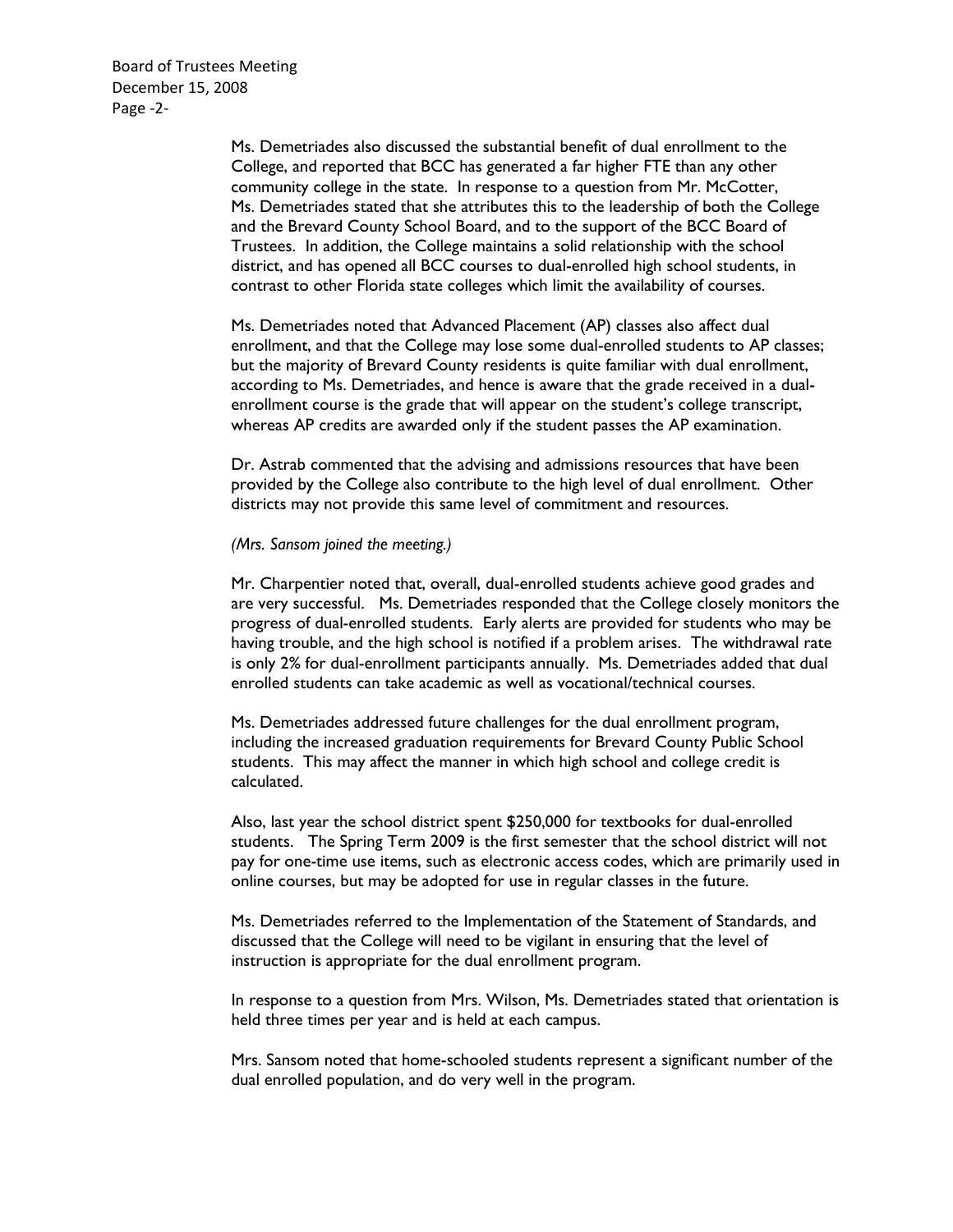Board of Trustees Meeting December 15, 2008 Page -3-

> Mrs. Wilson expressed concern that Dr. DiPatri's successor will have the same enthusiasm for dual enrollment. Mrs. Sansom suggested that the trustees consider taking formal action to reaffirm the College's support of the program and the cooperation between the College and the Brevard Public School system.

Ms. Demetriades thanked Dr. Drake and the Board for their leadership and support of the program.

### **IV. CONSENT AGENDA:**

Dr. Drake provided an overview of each item on the consent agenda.

A. Approval of November Monthly Summary of Income and Expenditures (Addendum)

Dr. Drake stated that this is a routine agenda item, and noted that both Mr. Cherry and Mr. Richey are available to answer any questions Board members may have.

### B. Approval of Honorary Doctor of Laws Degree upon Robert A. (Al) Glover

Dr. Drake stated that the Board's approval is requested to confer the Honorary Doctor of Laws Degree on Robert A. (Al) Glover. Dr. Drake noted that Mr. Glover was nominated by two trustees to receive this honor. Dr. Willis Holcombe, Chancellor of Florida Community Colleges, confirmed to Dr. Drake that the awarding of honorary doctoral degrees is not at all uncommon among Florida community colleges, and that as a matter of protocol the Board of Trustees usually review and approve honorary-degree candidates. Dr. Drake stated that this honorary degree, if approved, will be the first time in the last fifteen years that Brevard Community College has conferred an honorary doctoral degree.

C. Approval of Corporate Name and Identification of DSO as "The Maxwell C. King Center for the Performing Arts of Brevard Community College"

Dr. Drake stated that this a legal clarification, and will only affect the corporate name of the Center. Dr. Drake added that the proposed corporate name change reflects the intentions of the administration and Board of Trustees to identify the King Center for the Performing Arts as a BCC entity.

### D. Proposed Facilities Usage Fees for 2009 (Addendum)

Florida Statutes require that the Board of Trustees approve the fees charged for the use of the College's facilities. Dr. Drake added that the College has recently received requests for office space from state legislators, and noted that these officials have secured other locations for their offices.

E. Architectural Contract for Classroom Building Renovation, Melbourne Campus (Addendum)

Dr. Drake stated that this a routine request, and noted that both Mr. Richey and Dr. Paradise are available to answer any questions the Board may have.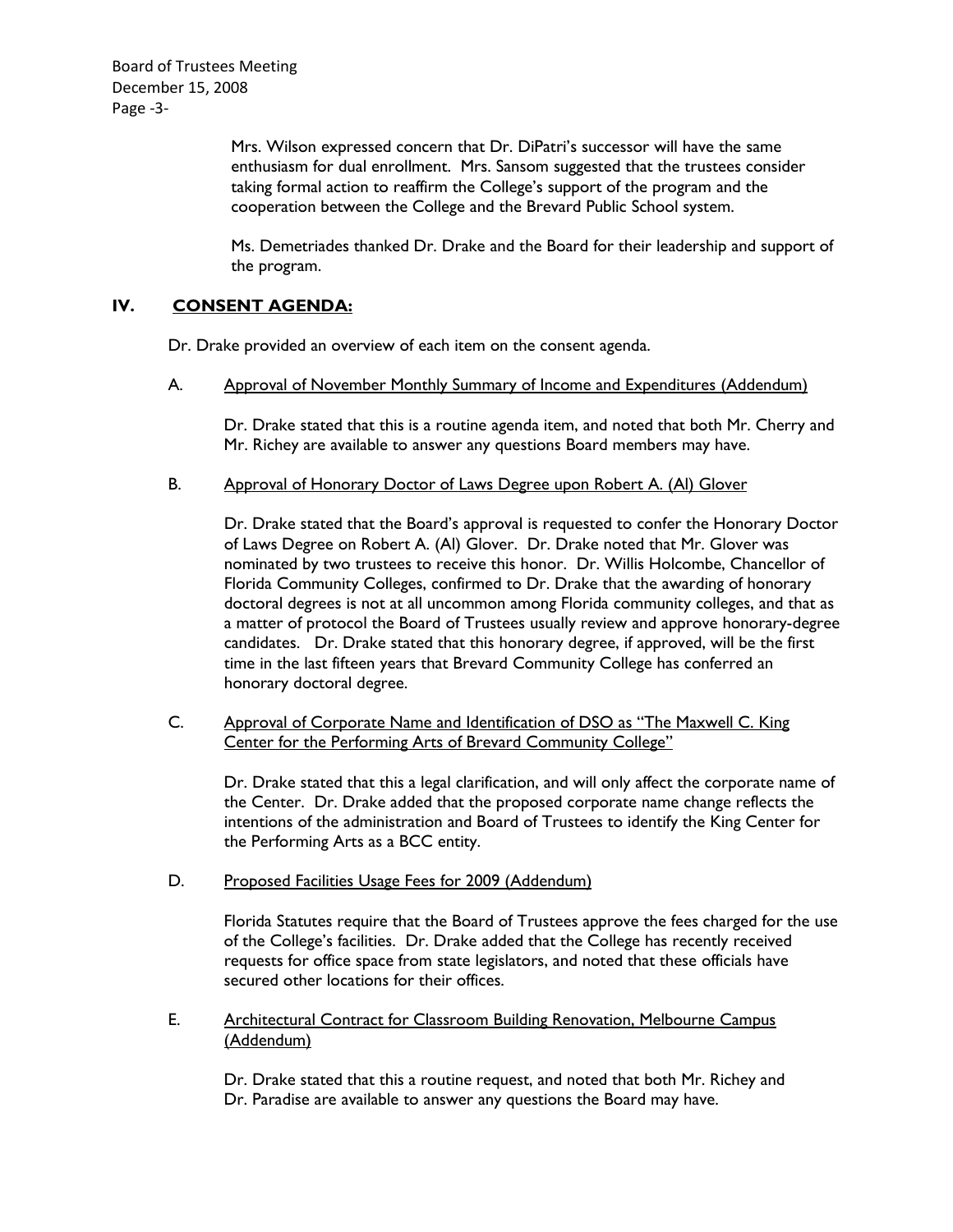### F. Approval of Telephone System Upgrade (Addendum)

Dr. Drake explained that this is primarily a telecommunications upgrade that will enhance the College's safety and security services by enabling immediate communications with students, faculty and staff in cases of emergency. Due to the total cost of the upgrade, Board approval is required for this proposed upgrade.

### G. Approval of DSO Governing Board Nominees

Dr. Drake apprised the Board of the recommendations for nominees for the governing boards of each of the College's Direct Support Organizations. Dr. Drake commented that the Board of Trustees has the authority to approve these appointments.

The following new members have been recommended by the Foundation Board of Governors for three-year terms: Mr. Robert Herman, Mrs. Ambika Ravindran Palaniyandi, Mr. Kevin Pruett, and Mr. William Taylor.

These new members have been recommended by the Maxwell C. King Center for the Performing Arts Board: Dr. Richard Di Patri, Mr. Peter Foley, Mr. Mike Means, Mr. Tom Molnar, and Mr. Sandy Sanderson.

The Historic Cocoa Village Playhouse Board has proposed the following new governingboard members: Ms. Susie Wasdin, Mr. Alan Boggs, Mr. Robert Anderson, Jr., Ms. Charlotte Houser and Mr. Tom Hermanson. An additional six members will be recommended to the Board at a later date.

### H. Approval of Construction Contract for Replacement of Central Cooling Towers, Cocoa Campus (Addendum)

Dr. Drake stated that this is a budgeted item that requires Board approval due to the dollar amount of the request.

Ms. Sansom requested that Item B on the Consent Agenda be removed for further discussion. Mr. Theriac stated that he would also like to further discuss the use of College facilities.

> Mrs. Sansom made a motion to approve Consent Agenda Items A and C through H. Mr. McCotter seconded the motion. All those voting in favor of the motion: Charpentier, McCotter, Sansom, Theriac, Wilson; opposed: none. Motion unanimously approved.

Mrs. Sansom discussed that she would like for the Board of Trustees to consider awarding an honorary doctoral degree to Mr. Bernie Simpkins, benefactor and former trustee, in addition to Mr. Al Glover. In response to an inquiry from Mrs. Wilson, Dr. Drake stated although no formal processes are specified in the College's current governance documents, in past years the College administration initiated prior contact with honorary-degree nominees before their names were submitted to the Board of Trustees for their review and approval. In the instance of Mr. Glover, two trustees independently suggested that he should be awarded an honorary doctoral degree, after which the College administration contacted Mr. Glover to inform him of his nomination.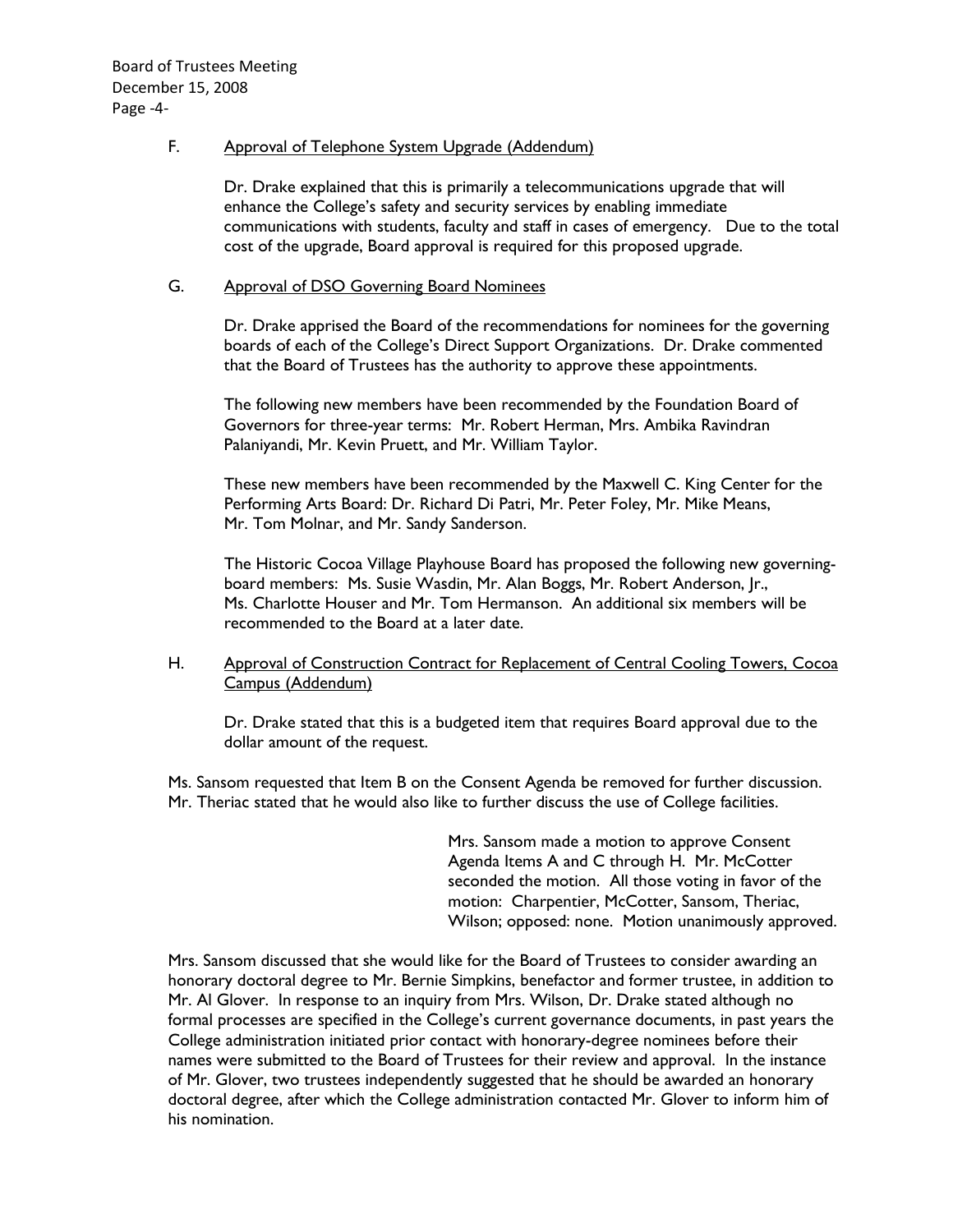Mr. Theriac suggested that Dr. Drake discuss this honor with Mr. Simpkins before the Board is asked to approve a motion. Board members agreed on the merits of Mr. Simpkins and would like to include this item on the agenda for the next Board meeting, after Dr. Drake has had the opportunity to meet with Mr. Simpkins. Mr. Charpentier noted that such a process will establish a precedent for future nominations or recommendations. Dr. Drake added that Mr. Simpkins has recently consented to the College's proposal to name the auditorium of the Simpkins Fine Arts Center in memory of his daughter, the late Jan Simpkins Jakubcin, when the renovated building is re-opened.

In response to a question from Mr. Charpentier, Dr. Drake clarified that the next commencement ceremonies will take place in May 2009. Mr. Charpentier reiterated, and Dr. Drake confirmed, that Mr. Glover would be the sole honorary-degree recipient at the upcoming Fall 2008 commencement.

> Mrs. Sansom moved approval of Item IV.B. Mr. Charpentier seconded the motion. All those voting in favor of the motion: Charpentier, McCotter, Sansom, Theriac, Wilson; opposed: none. Motion unanimously approved.

Mr. Theriac commented upon the recent requests for use of College facilities by legislative officials, and suggested that the Board consider a policy to restrict the assignment of spaces in College-owned facilities to academic instruction, which is consistent with the mission of the institution. In response to a question from Mrs. Wilson, Mr. Theriac stated that although the assignment and utilization of office space in College-owned facilities may benefit a state legislator by reducing or forgoing rental charges for the space, the benefit to the College is not only less definable but may also create the perception of a conflict of interest on the part of the legislator and/or the College. Mrs. Wilson expressed concern for creating a precedent that may become burdensome and/or may compromise the academic priorities of the College.

Mrs. Sansom stated that a number of Florida community colleges currently provide office spaces to legislators, and cited examples demonstrating a current precedent in the state for legislators to utilize office space in state higher-education facilities free of charge because both entities (i.e., the College and the Legislature) are state agencies. Mrs. Sansom urged that providing office space to legislators on a BCC campus would provide greater access to the legislators by students and by the public at large, and would also expose the legislators to the personnel, programs and initiatives of the College. Mrs. Sansom reiterated her desire for the College administration to consider individual requests from elected officials only for the use of office space, provided that such space is available.

Mr. McCotter suggested that the College maintain flexibility with regard to use of its facilities, and reminded the Board that College facilities currently support childcare and the YMCA, which are not directly related to instruction.

Dr. Drake requested clarification that the Board, not the administration, would reserve the right to consider and approve or disapprove individual requests from legislators for the use of space in College-owned facilities. In response, the trustees confirmed that the Board, rather than the administration, should consider and decide such requests.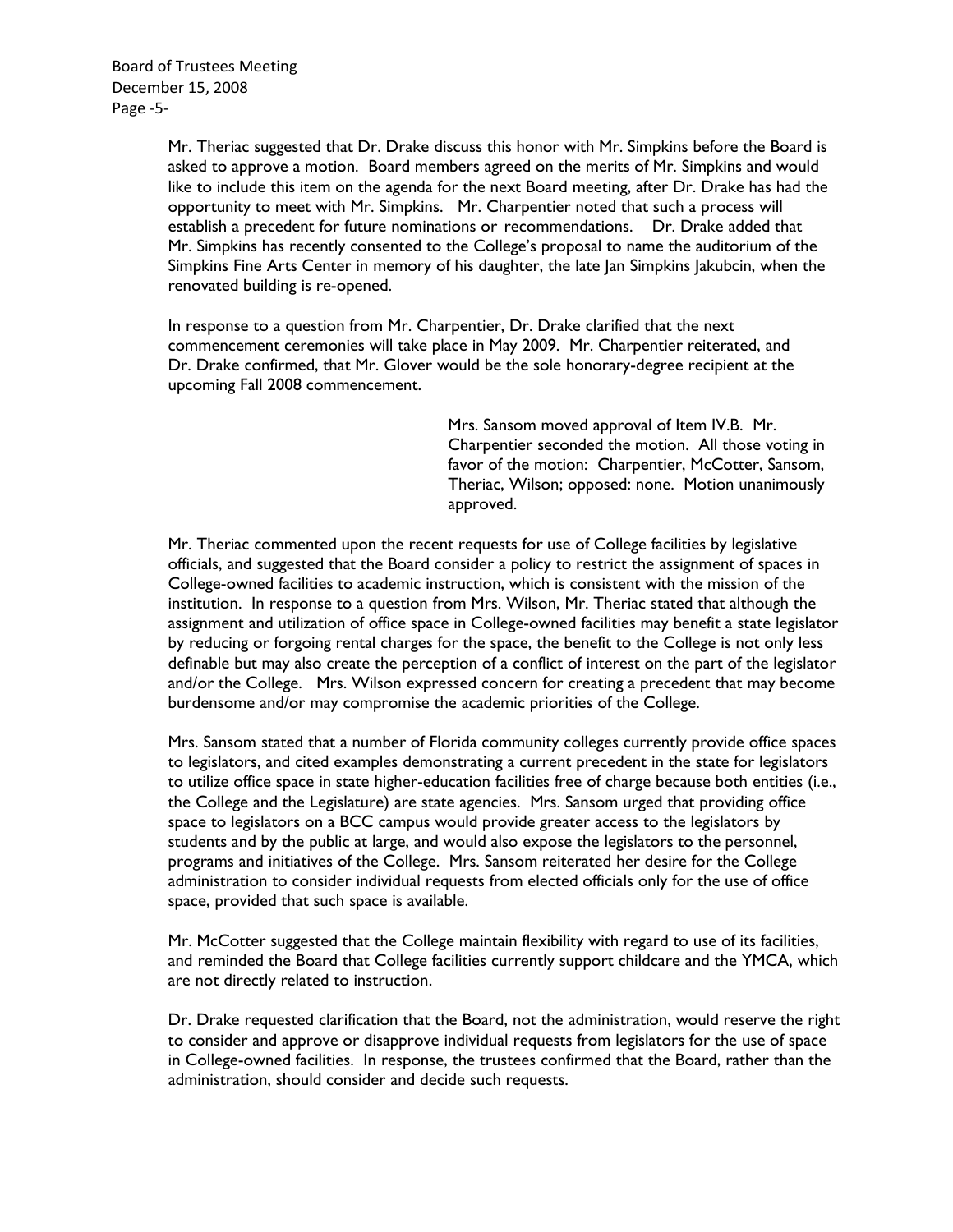Board of Trustees Meeting December 15, 2008 Page -6-

> Mr. McCotter made a motion that requests for the use of space on College property for other than direct educational purposes, must come before the Board for review and approval. Mrs. Sansom seconded the motion. All those voting in favor of the motion: Charpentier, McCotter, Sansom, Theriac, Wilson; opposed: none. Motion unanimously approved.

Mrs. Sansom suggested that the College invite the members of the Brevard Legislative Delegation to meet with the Board of Trustees during the month of January, prior to the legislative session. Board members concurred, and the administration was asked to coordinate arrangements for this meeting in concert with the leadership of the Board. Mrs. Sansom reported that the Chair of the Legislative Delegation, Rep. Ralph Poppell, has offered the assistance of his staff in coordinating this meeting.

### **V. PUBLIC COMMENTS:**

None.

### **VI. CONSTRUCTION AND DEVELOPMENT:**

None.

# **VII. OLD BUSINESS**

### A. Board of Trustees Meeting Schedule for 2009

Dr. Drake stated that the annual meeting schedule of the Board was not finalized at the September meeting. At the time, the Board had considered meeting every other month. Dr. Drake commented that it would remain feasible to schedule Board meetings every month, in addition to which the governance manual of the Board provides a mechanism for the Board leadership to call a special meeting whenever necessary.

Board members discussed the benefits of a regularly scheduled monthly meeting, and the option to cancel meetings or call additional meetings, if necessary. Mrs. Wilson stated her preference for regularly scheduled meetings every other month.

> Mrs. Sansom made a motion to schedule eleven regular Board meetings per year. Mr. McCotter seconded the motion. All those voting in favor of the motion: Charpentier, McCotter, Sansom, Theriac; opposed: Wilson. Motion approved.

Dr. Drake recalled that the Board agreed to accommodate faculty attendance at Board meetings where possible, and also to hold a regularly scheduled Board meeting on each of the BCC campuses at least once per year.

Mr. McCotter suggested that the Provosts and the Deans be encouraged to attend the meetings of the Board, as it provides an opportunity for them (i.e., the Provosts and Deans) to have a first-hand knowledge of the issues that the Board and administration are addressing, and also contributes to a healthy organizational culture.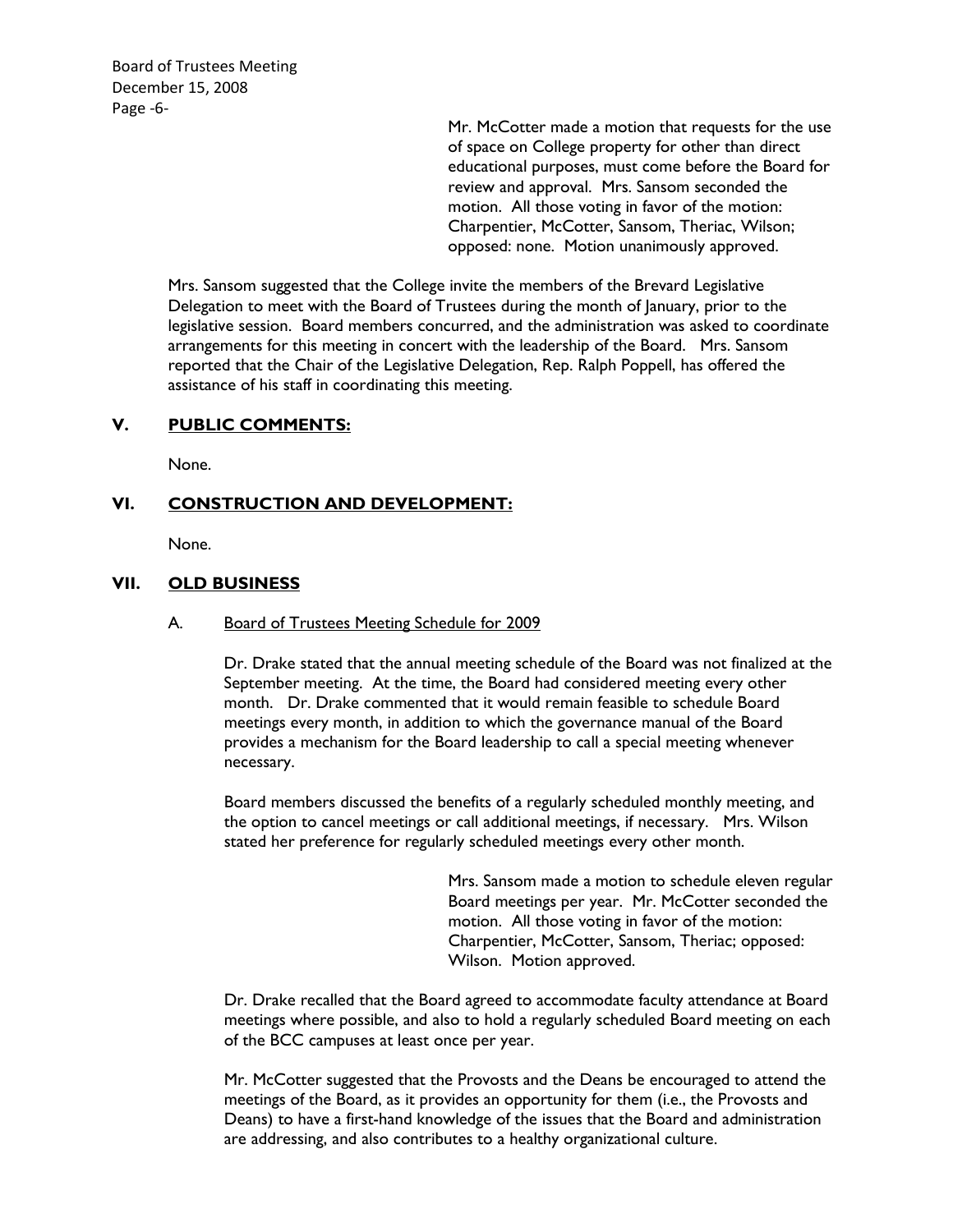Board of Trustees Meeting December 15, 2008 Page -7-

# **VIII. NEW BUSINESS:**

### A. YMCA

Mr. McCotter commented on the successful partnership between the College and the YMCA on the Cocoa Campus, and its inception approximately five years ago when the YMCA facility required substantial renovations. In response to a question from Mr. McCotter, Mr. Cherry confirmed that the College has subsidized the operations of the YMCA in the amount of \$85,000 per year. Mr. McCotter requested a report of the administration concerning the BCC-YMCA partnership, to include an analysis of the financial status of the partnership. In response to a question from Dr. Drake, Mr. McCotter suggested that it may not be necessary at this point to include YMCA officials at the presentation of this report. Mr. McCotter further requested that the College provide to Board members, via e-mail today, the terms of the College's obligation to the YMCA as set forth in the Memorandum of Agreement which the Board and the YMCA had negotiated and jointly approved.

### **IX. FINANCIAL ACTIONS:**

None.

# **X. REPORT OF THE PRESIDENT**

### A. Pilot Program

Dr. Drake reported that the Commissioner of Education has approved a pilot initiative for the Brevard County School District and Brevard Community College to study the effectiveness of the American College Test (ACT) as a potential alternative to the College Placement Test (CPT) for students. Dr. Drake expressed gratitude to Dr. Eric Smith, Florida Commissioner of Education, Chancellor Holcombe, and especially Superintendent Richard Di Patri for making this opportunity possible for the College and the school district.

### B. Miscellaneous

Dr. Drake reported that the College will be challenged by the anticipated decrease in state funding for the coming year. The College will hopefully continue to set record enrollments; the spring enrollment projections are indicating continued growth. Dr. Drake additionally reported that to date seven hundred and ninety-six (796) students have applied for the textbook scholarship, and that two hundred and forty-eight (248) students will each be awarded a \$300 textbook scholarship. Dr. Drake added that documented financial need is the primary criterion for the awarding of the textbook scholarships.

Mrs. Sansom thanked Dr. Drake for his personal contribution to the creation of the textbook scholarships for students, and expressed the Board's concern for the financial hardships faced by college students.